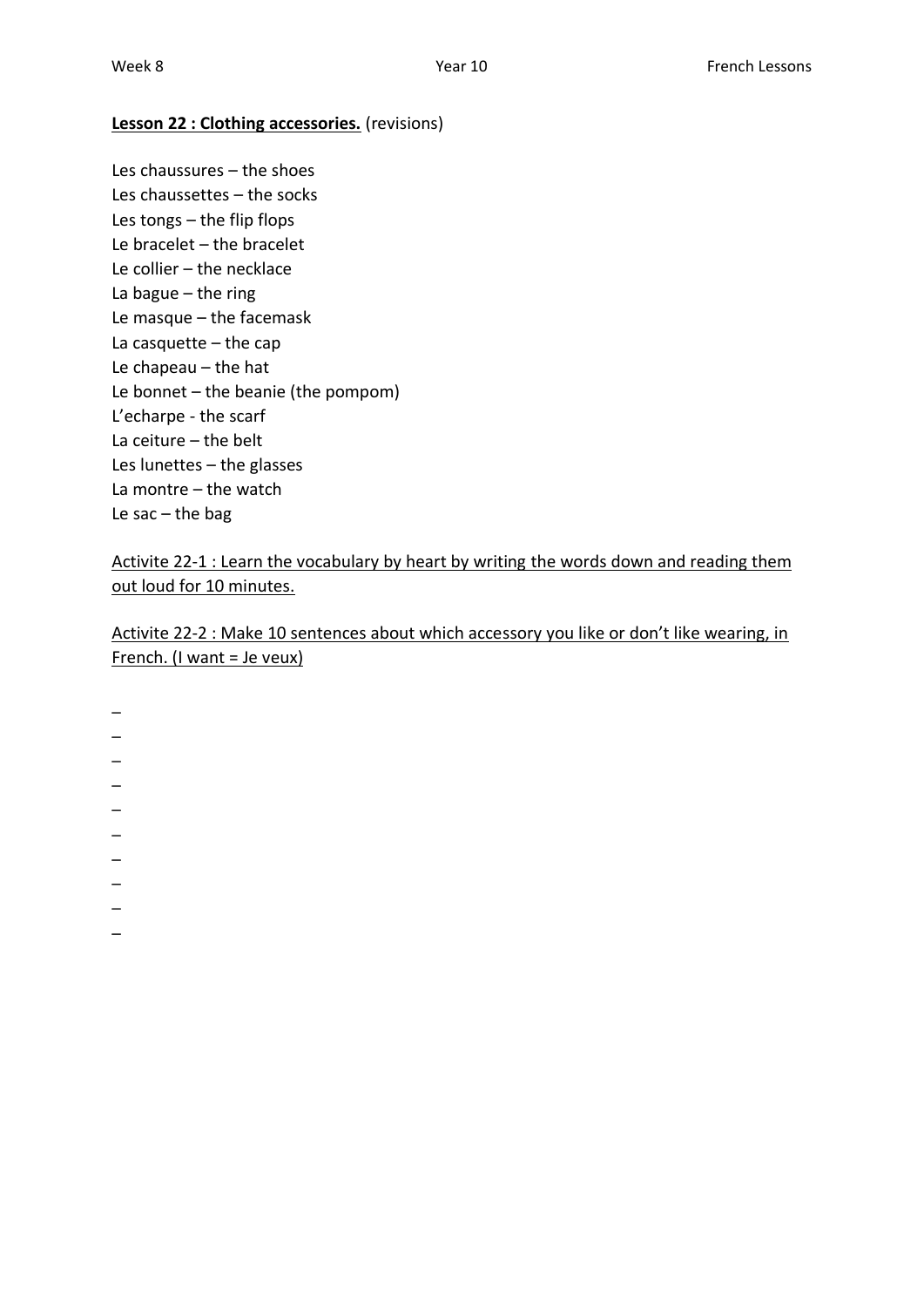## **Lesson 23 : the verb "VOULOIR" (to want)** (revisions)

Je veux – I want Tu veux – You want Il veut – He wants Elle veut – She wants Nous voulons – We want Vous voulez – You people want Ils veulent – They boys want Elles veulent – They girls want

### Activite 23-1 : Learn this new verb by writing it down and reading it out loud for 10 minutes.

Activite 23-2 : Write what clothing acessories you want and then ask 4 other people (respecting social distancing and wearing your mask) which ones they want and write it down.

- $\overline{\phantom{a}}$
- \_
- 
- $\overline{\phantom{0}}$
- \_
- 
- \_